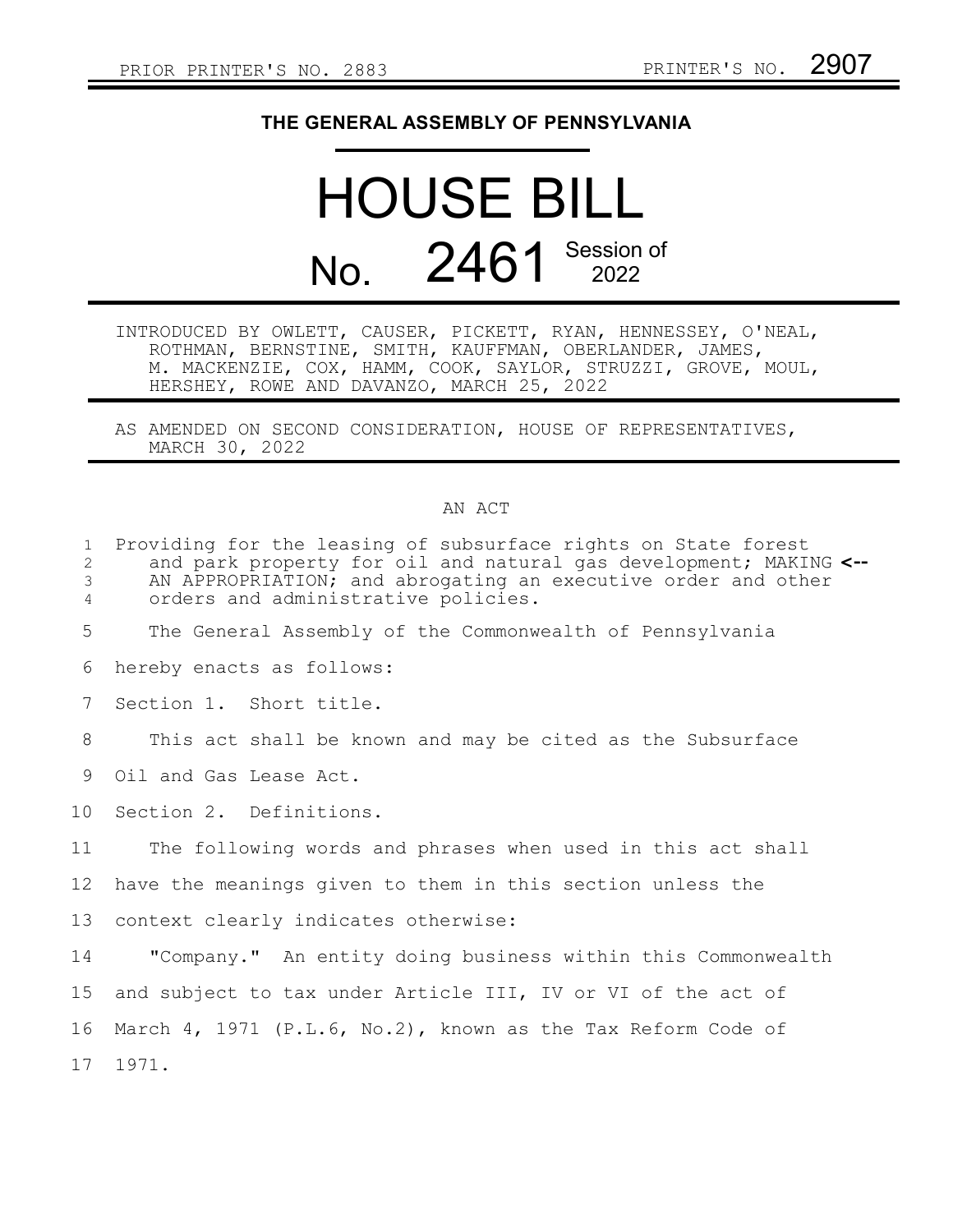"Department." The Department of Conservation and Natural Resources of the Commonwealth. 1 2

"Secretary." The Secretary of Conservation and Natural Resources of the Commonwealth. 3 4

"UPFRONT PAYMENTS." ALL PAYMENTS RECEIVED BY THE COMMONWEALTH WHICH ARE PAID AT THE TIME THAT A LEASE IS ENTERED INTO UNDER THIS ACT. **<--** 5 6 7

Section 3. Subsurface drilling under Commonwealth lands. (a) Program established.--The department shall establish a program to review submissions or nominations by companies for the leasing of subsurface rights under State forest and park property by companies for oil and gas development from subsurface drilling originating from well sites outside the State forest or park property. 8 9 10 11 12 13 14

(b) Lease approval.--The secretary shall have the authority to approve or disapprove any submission or nomination for a lease under this act. The department shall provide in writing to a company which has sent a submission or nomination to the department notice of the department's decision to grant APPROVE **<-** or not grant APPROVE a lease within 60 days of receipt from the **<-** company. If the department is disapproving the grant of a lease, **<-** the department shall list all reasons why the department has made the decision in the notification. 15 16 17 18 19 20 21 22 23

(c) Resubmission upon disapproval.--A company receiving notice of disapproval may resend a submission or nomination to the department with or without changes and may include a response addressing the department's reasons within 60 calendar days of receipt of the department's disapproval. The department shall provide in writing to a company which has sent a resubmission to the department notice of the department's 24 25 26 27 28 29 30

20220HB2461PN2907 - 2 -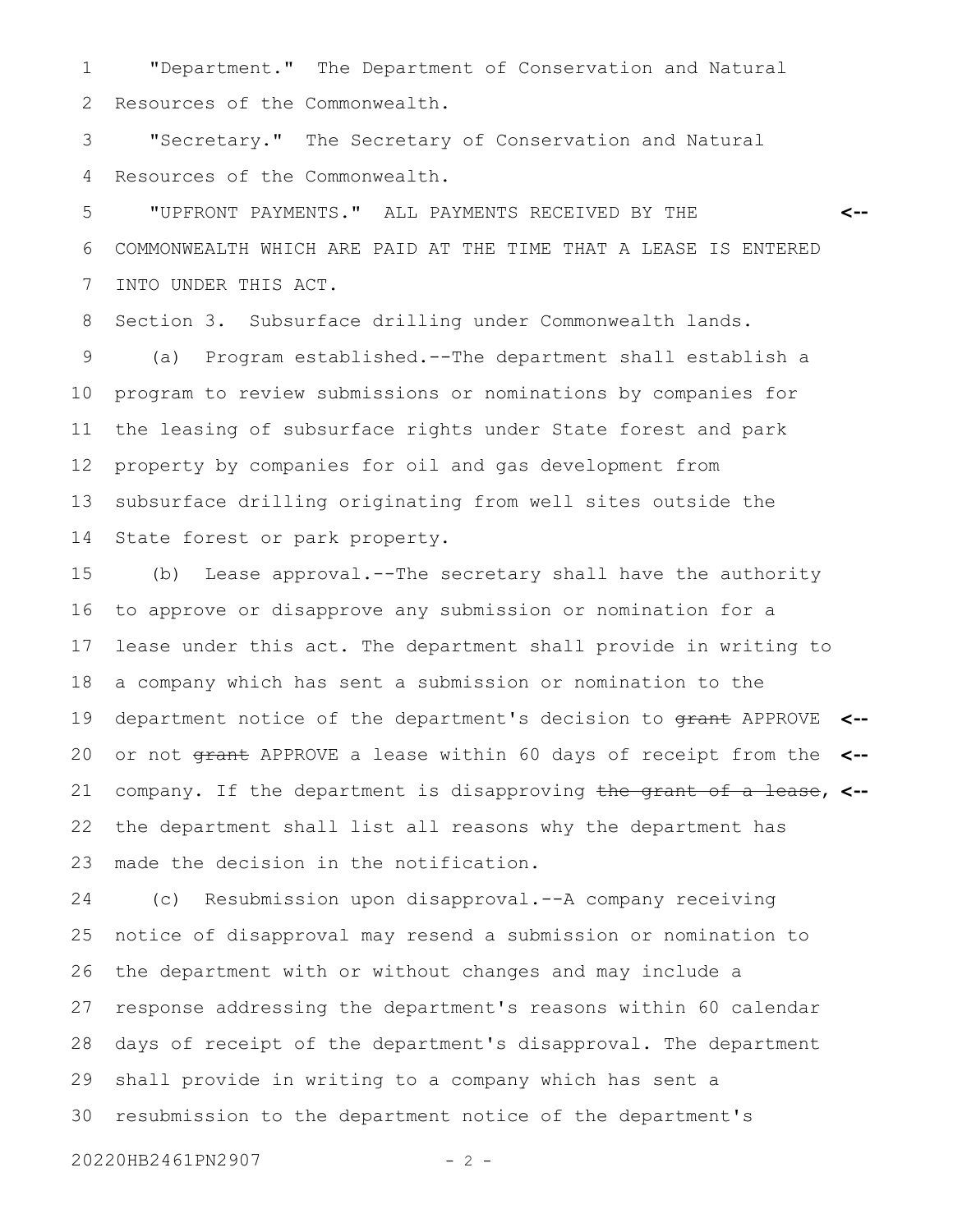decision to grant or not grant a lease APPROVE OR NOT APPROVE A **<--** SUBMISSION OR NOMINATION within 60 days of receipt from the company. If the department is disapproving the grant of a lease, **<-** the department shall list all reasons why the department has made the decision in the notification. 1 2 3 4 5

(d) Reasons for disapproval.--The department may disapprove a submission or nomination for the following reasons: 6 7

(1) The company has environmental compliance violations within this Commonwealth which have not been satisfactorily addressed and which have caused a significant negative environmental impact. 8 9 10 11

(2) Development of the tract would lead to the need for related infrastructure development elsewhere on State forest land which would, in the department's determination, lead to significant negative environmental impacts. 12 13 14 15

(e) Appeal.--A company receiving notice of a disapproval of a resubmission under subsection (c) may appeal the disapproval to Commonwealth Court. Commonwealth Court shall consider the factors in subsection (d) when considering an appeal. 16 17 18 19

(f) Implementation and posting.--Within 90 days of the effective date of this section, the department shall implement the program under subsection (a) and post information relating to the program and instructions regarding the manner in which submissions or nominations should be sent for review on its publicly accessible Internet website. 20 21 22 23 24 25

(g) Submissions and nominations.--Companies may begin sending submissions or nominations for review under this act to the department 90 days after the effective date of this section. Section 4. Funds. 26 27 28 29

All revenue generated from leases and royalties under this 30

20220HB2461PN2907 - 3 -

**<--**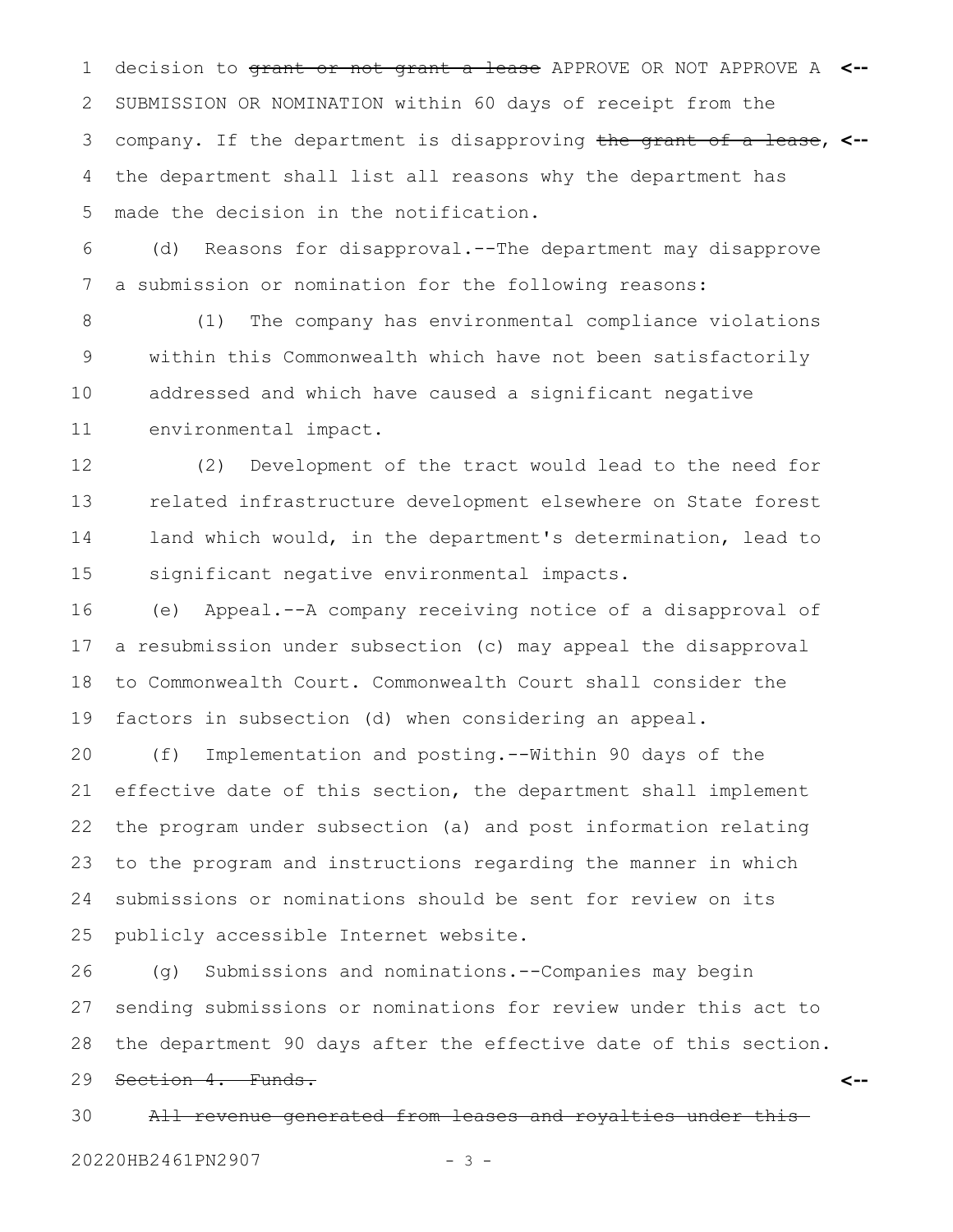## act shall be deposited into the Oil and Gas Lease Fund. 1

(H) COMPETITIVE BIDDING PROCESS.--IF THE DEPARTMENT APPROVES **<--** A SUBMISSION OR NOMINATION UNDER THIS ACT, THE DEPARTMENT SHALL HOLD A COMPETITIVE BIDDING PROCESS FOR THE RIGHTS IN QUESTION UNDER THE ALREADY APPROVED SUBMISSION OR NOMINATION. THE FOLLOWING SHALL APPLY: 2 3 4 5 6

(1) THE DEPARTMENT SHALL NOTIFY THE COMPANY THAT SUBMITTED THE APPROVED SUBMISSION OR NOMINATION OF THE TIME AND MANNER BY WHICH THE BIDDING PROCESS WILL TAKE PLACE AND THE BIDDING PROCESS SHALL BE OPEN TO ANY COMPANY. 7 8 9 10

(2) WHEN THE DEPARTMENT APPROVES A SUBMISSION OR NOMINATION UNDER THIS ACT, THE DEPARTMENT SHALL POST INFORMATION REGARDING THE TIME AND MANNER BY WHICH THE BIDDING PROCESS WILL TAKE PLACE, ALONG WITH A DESCRIPTION OF THE RIGHTS WHICH WILL BE BID. 11 12 13 14 15

(3) THE DEPARTMENT SHALL COMPLETE THE BIDDING PROCESS AND SELECT THE WINNING BIDDER WITHIN 45 DAYS OF APPROVING A SUBMISSION OR NOMINATION UNDER THIS ACT. 16 17 18

(4) THE WINNING BIDDER SHALL BE AWARDED A LEASE FOR THE RIGHTS IN QUESTION PREVIOUSLY APPROVED BY THE DEPARTMENT. SECTION 4. USE OF FUND AND GRANT PROGRAM. 19 20 21

(A) INITIAL DEPOSITS.--ALL REVENUE GENERATED FROM LEASES UNDER THIS ACT SHALL BE DEPOSITED INTO THE OIL AND GAS LEASE FUND. 22 23 24

(B) APPROPRIATION.--MONEY DEPOSITED INTO THE OIL AND GAS LEASE FUND UNDER SUBSECTION (A) WHICH IS ATTRIBUTABLE TO UPFRONT PAYMENTS MADE IN CONSIDERATION FOR A LEASE UNDER THIS ACT IS 27 HEREBY APPROPRIATED ON A CONTINUING BASIS TO THE DEPARTMENT FOR 28 THE GRANT PROGRAM UNDER SUBSECTION (C). THE APPROPRIATION UNDER 29 30 THIS SUBSECTION SHALL NOT LAPSE. 25 26

20220HB2461PN2907 - 4 -